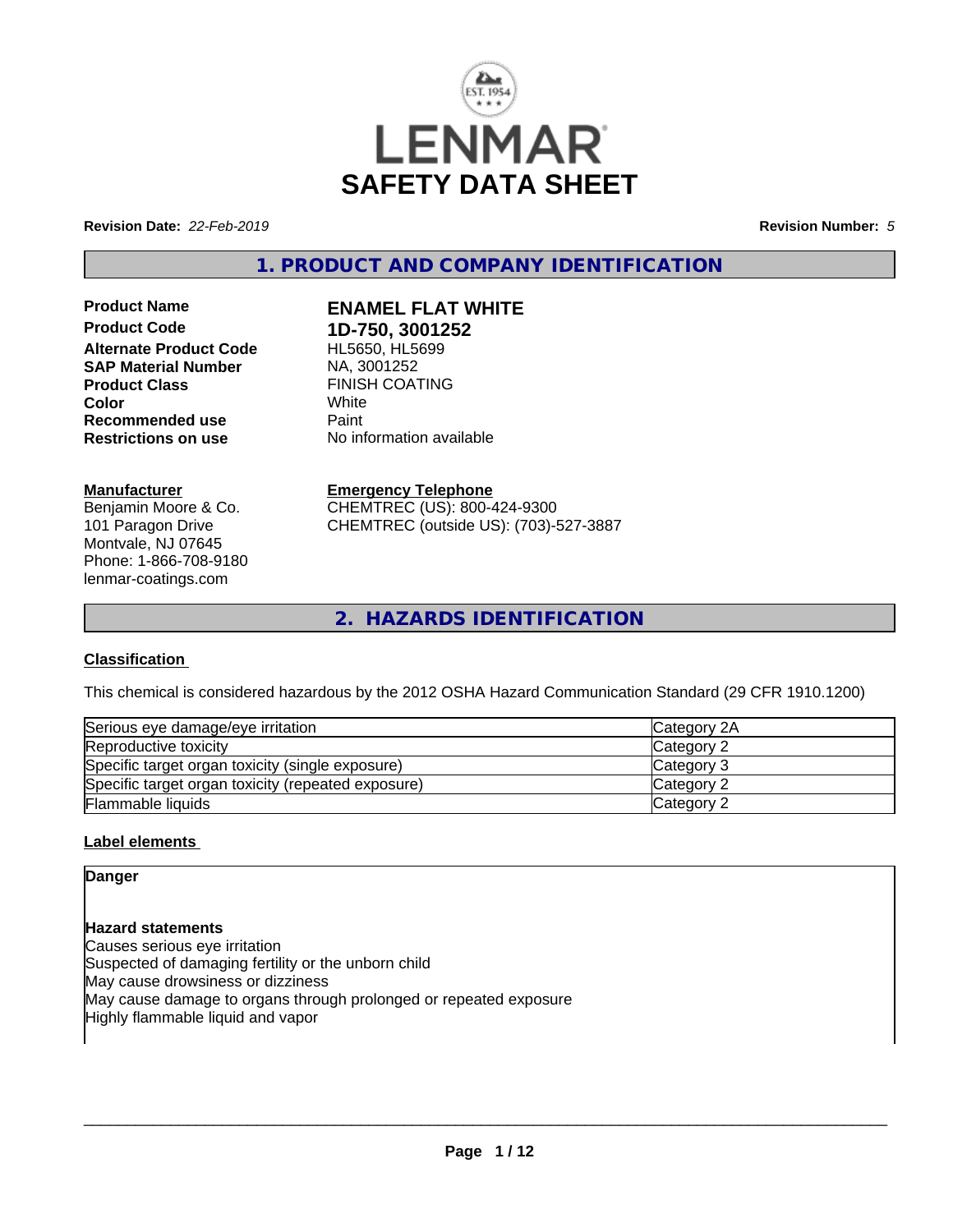

**Odor** solvent

## **Precautionary Statements - Prevention**

Obtain special instructions before use Do not handle until all safety precautions have been read and understood Use personal protective equipment as required Wash face, hands and any exposed skin thoroughly after handling Wear eye/face protection Do not breathe dust/fume/gas/mist/vapors/spray Use only outdoors or in a well-ventilated area Keep away from heat, hot surfaces, sparks, open flames and other ignition sources. No smoking Keep container tightly closed Ground/bond container and receiving equipment Use explosion-proof electrical/ventilating/lighting/equipment Use only non-sparking tools Take precautionary measures against static discharge Keep cool

## **Precautionary Statements - Response**

IF exposed or concerned: Get medical advice/attention

## **Eyes**

IF IN EYES: Rinse cautiously with water for several minutes. Remove contact lenses, if present and easy to do. Continue rinsing

If eye irritation persists: Get medical advice/attention

#### **Skin**

IF ON SKIN (or hair): Remove/Take off immediately all contaminated clothing. Rinse skin with water/shower

## **Inhalation**

IF INHALED: Remove victim to fresh air and keep at rest in a position comfortable for breathing

## **Fire**

In case of fire: Use CO2, dry chemical, or foam for extinction

## **Precautionary Statements - Storage**

Store locked up Store in a well-ventilated place. Keep container tightly closed

## **Precautionary Statements - Disposal**

Dispose of contents/container to an approved waste disposal plant

## **Hazards not otherwise classified (HNOC)**

Not applicable

## **Other information**

No information available

**3. COMPOSITION INFORMATION ON COMPONENTS**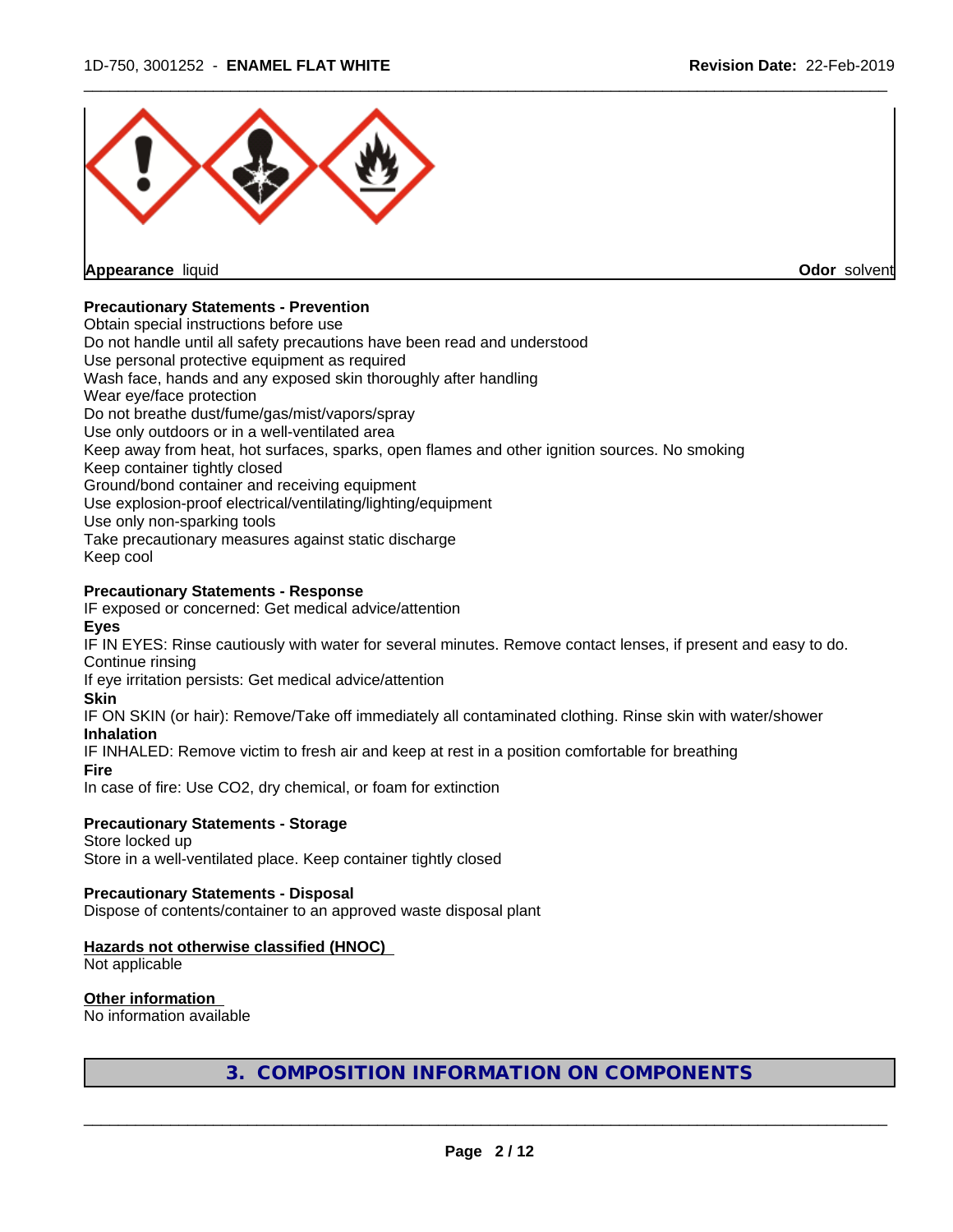| <b>Chemical name</b> | <b>CAS No.</b> | Weight-%  |
|----------------------|----------------|-----------|
| Titanium dioxide     | 13463-67-7     | $40 - 45$ |
| n-Butyl acetate      | 123-86-4       | $10 - 15$ |
| Acetone              | 67-64-1        | $10 - 15$ |
| cellulose, nitrate   | 9004-70-0      | $5 - 10$  |
| Silica, amorphous    | 7631-86-9      | - 5       |
| Toluene              | 108-88-3       | - 5       |
| Isopropyl alcohol    | 67-63-0        | - 5       |
| Aluminum hydroxide   | 21645-51-2     | - 5       |

# **4. FIRST AID MEASURES**

## **Description of first aid measures**

| <b>General Advice</b>                            | If symptoms persist, call a physician. Show this safety data sheet to the doctor in<br>attendance.                                                                                                                      |
|--------------------------------------------------|-------------------------------------------------------------------------------------------------------------------------------------------------------------------------------------------------------------------------|
| <b>Eye Contact</b>                               | Immediately flush with plenty of water. After initial flushing, remove any contact<br>lenses and continue flushing for at least 15 minutes. Keep eye wide open while<br>rinsing. If symptoms persist, call a physician. |
| <b>Skin Contact</b>                              | Wash off immediately with soap and plenty of water removing all contaminated<br>clothes and shoes. If skin irritation persists, call a physician.                                                                       |
| <b>Inhalation</b>                                | Move to fresh air. If symptoms persist, call a physician.<br>If not breathing, give artificial respiration. Call a physician immediately.                                                                               |
| Ingestion                                        | Clean mouth with water and afterwards drink plenty of water. Do not induce<br>vomiting without medical advice. Never give anything by mouth to an unconscious<br>person. Consult a physician.                           |
| <b>Protection Of First-Aiders</b>                | Use personal protective equipment.                                                                                                                                                                                      |
| <b>Most Important</b><br><b>Symptoms/Effects</b> | No information available.                                                                                                                                                                                               |
| <b>Notes To Physician</b>                        | Treat symptomatically.                                                                                                                                                                                                  |

**5. FIRE-FIGHTING MEASURES**

| <b>Flammable Properties</b>                                            | Vapors may travel considerable distance to a source of<br>ignition and flash back. Vapors may cause flash fire.                              |
|------------------------------------------------------------------------|----------------------------------------------------------------------------------------------------------------------------------------------|
| <b>Suitable Extinguishing Media</b>                                    | Foam, dry powder or water. Use extinguishing measures<br>that are appropriate to local circumstances and the<br>surrounding environment.     |
| <b>Protective Equipment And Precautions For</b><br><b>Firefighters</b> | As in any fire, wear self-contained breathing apparatus<br>pressure-demand, MSHA/NIOSH (approved or equivalent)<br>and full protective gear. |
| <b>Hazardous combustion products</b>                                   | Burning may result in carbon dioxide, carbon monoxide                                                                                        |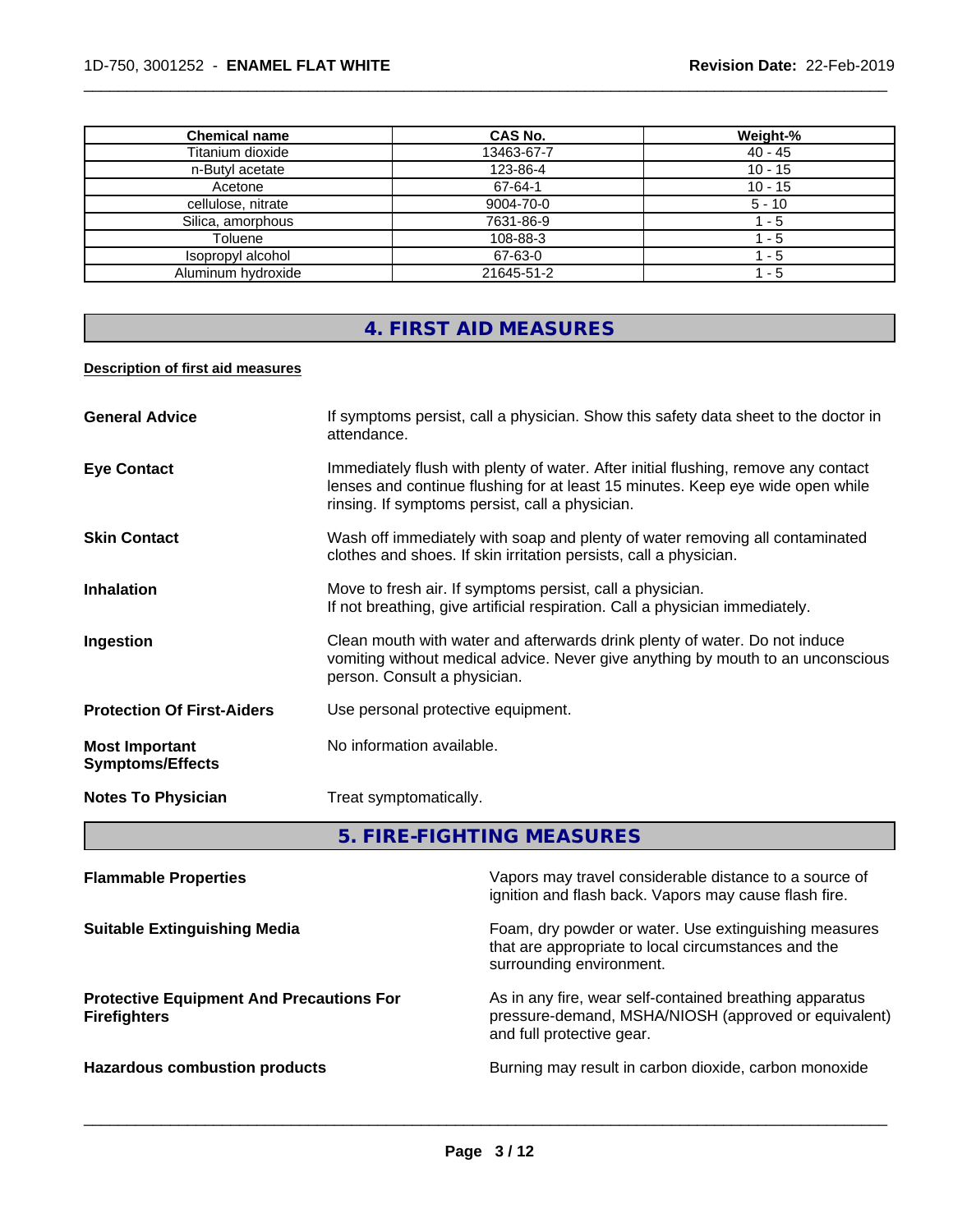|                                                                                  | and other combustion products of varying composition<br>which may be toxic and/or irritating.                                                                                                                                                                                                  |
|----------------------------------------------------------------------------------|------------------------------------------------------------------------------------------------------------------------------------------------------------------------------------------------------------------------------------------------------------------------------------------------|
| <b>Specific Hazards Arising From The Chemical</b>                                | Flammable. Flash back possible over considerable<br>distance. Keep product and empty container away from<br>heat and sources of ignition. Closed containers may<br>rupture if exposed to fire or extreme heat. Thermal<br>decomposition can lead to release of irritating gases and<br>vapors. |
| <b>Sensitivity To Mechanical Impact</b>                                          | No.                                                                                                                                                                                                                                                                                            |
| <b>Sensitivity To Static Discharge</b>                                           | Yes                                                                                                                                                                                                                                                                                            |
| <b>Flash Point Data</b><br>Flash Point (°F)<br>Flash Point (°C)<br><b>Method</b> | 39.0<br>3.9<br><b>PMCC</b>                                                                                                                                                                                                                                                                     |
| <b>Flammability Limits In Air</b>                                                |                                                                                                                                                                                                                                                                                                |
| Lower flammability limit:<br><b>Upper flammability limit:</b>                    | Not available<br>Not available                                                                                                                                                                                                                                                                 |
| Health: 2<br><b>Flammability: 3</b><br><b>NFPA</b>                               | <b>Instability: 0</b><br><b>Special: Not Applicable</b>                                                                                                                                                                                                                                        |
| <b>NFPA Legend</b>                                                               |                                                                                                                                                                                                                                                                                                |

- 0 Not Hazardous
- 1 Slightly
- 2 Moderate
- 3 High
- 4 Severe

*The ratings assigned are only suggested ratings, the contractor/employer has ultimate responsibilities for NFPA ratings where this system is used.*

*Additional information regarding the NFPA rating system is available from the National Fire Protection Agency (NFPA) at www.nfpa.org.*

# **6. ACCIDENTAL RELEASE MEASURES**

| <b>Personal Precautions</b>      | Remove all sources of ignition. Take precautions to prevent flashback. Ground<br>and bond all containers and handling equipment. Take precautionary measures<br>against static discharges. Ensure adequate ventilation. Avoid contact with skin,<br>eyes and clothing. Use personal protective equipment.  |
|----------------------------------|------------------------------------------------------------------------------------------------------------------------------------------------------------------------------------------------------------------------------------------------------------------------------------------------------------|
| <b>Other Information</b>         | Prevent further leakage or spillage if safe to do so. Do not allow material to<br>contaminate ground water system. Prevent product from entering drains. Do not<br>flush into surface water or sanitary sewer system. Local authorities should be<br>advised if significant spillages cannot be contained. |
| <b>Environmental precautions</b> | See Section 12 for additional Ecological Information.                                                                                                                                                                                                                                                      |
| <b>Methods for Cleaning Up</b>   | Dam up. Soak up with inert absorbent material. Use a non-sparking or explosion<br>proof means to transfer material to a sealed, appropriate container for disposal.<br>Clean contaminated surface thoroughly.                                                                                              |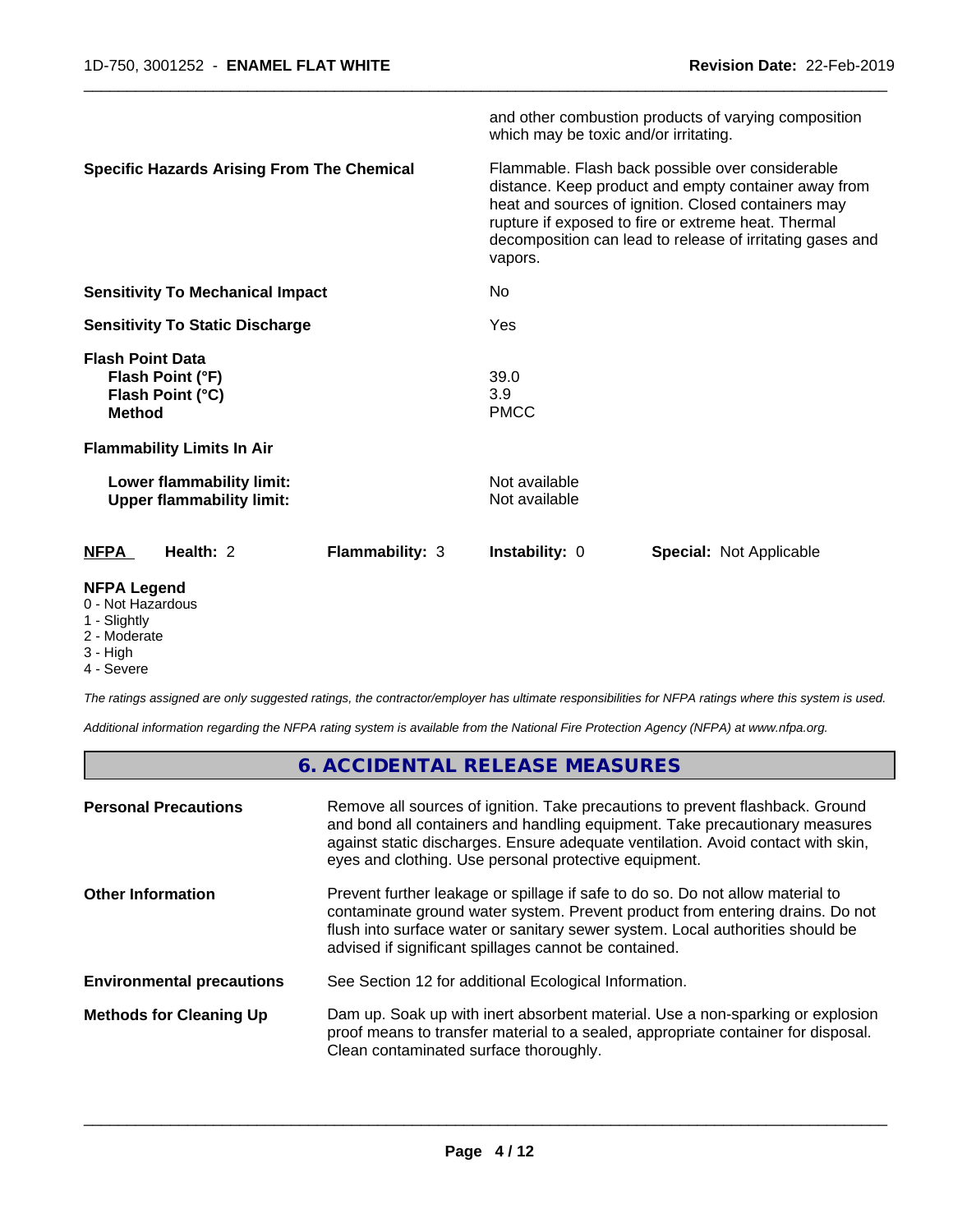|                               | 7. HANDLING AND STORAGE                                                                                                                                                                                                                                                                                                                                                                                                                        |
|-------------------------------|------------------------------------------------------------------------------------------------------------------------------------------------------------------------------------------------------------------------------------------------------------------------------------------------------------------------------------------------------------------------------------------------------------------------------------------------|
| <b>Handling</b>               | Avoid contact with skin, eyes and clothing. Wear personal protective equipment.<br>Do not breathe vapors or spray mist. Use only in ventilated areas. Prevent vapor<br>build-up by providing adequate ventilation during and after use.                                                                                                                                                                                                        |
|                               | Take precautionary measures against static discharges. To avoid ignition of<br>vapors by static electricity discharge, all metal parts of the equipment must be<br>grounded. Keep away from heat, sparks and flame. Do not smoke. Extinguish all<br>flames and pilot lights, and turn off stoves, heaters, electric motors and other<br>sources of ignition during use and until all vapors are gone. Ignition and/or flash<br>back may occur. |
| <b>Storage</b>                | Keep containers tightly closed in a dry, cool and well-ventilated place. Keep away<br>from heat. Keep away from open flames, hot surfaces and sources of ignition.<br>Keep in properly labeled containers. Keep out of the reach of children.                                                                                                                                                                                                  |
| <b>Incompatible Materials</b> | Incompatible with strong acids and bases and strong oxidizing agents.                                                                                                                                                                                                                                                                                                                                                                          |
|                               | Technical measures/Precautions Ensure adequate ventilation. Use only where airflow will keep vapors from building<br>up in or near the work area in adjoining rooms. Comply with all national, state, and<br>local codes pertaining to the storage, handling, dispensing and disposal of<br>flammable liquids.                                                                                                                                 |
|                               | Dissipate static electricity during transfer by grounding and bonding containers<br>and equipment before transferring material. All equipment should be non-sparking<br>and explosion proof. Use explosion proof electrical equipment for ventilation,<br>lighting and material handling.                                                                                                                                                      |

# **8. EXPOSURE CONTROLS/PERSONAL PROTECTION**

## **Exposure Limits**

| <b>Chemical name</b> | <b>ACGIH TLV</b>           | <b>OSHA PEL</b>              |
|----------------------|----------------------------|------------------------------|
| Titanium dioxide     | 10 mg/m <sup>3</sup> - TWA | 15 mg/m $3$ - TWA            |
| n-Butyl acetate      | 150 ppm - TWA              | 150 ppm - TWA                |
|                      | 200 ppm - STEL             | 710 mg/m <sup>3</sup> - TWA  |
| Acetone              | 250 ppm - TWA              | 1000 ppm - TWA               |
|                      | 500 ppm - STEL             | 2400 mg/m <sup>3</sup> - TWA |
| Silica, amorphous    | N/E                        | 20 mppcf - TWA               |
| Toluene              | 20 ppm - TWA               | 200 ppm - TWA                |
|                      |                            | 300 ppm - Ceiling            |
| Isopropyl alcohol    | 200 ppm - TWA              | 400 ppm - TWA                |
|                      | 400 ppm - STEL             | 980 mg/m <sup>3</sup> - TWA  |
| Aluminum hydroxide   | 1 mg/m <sup>3</sup> - TWA  | N/E                          |

#### **Legend**

ACGIH - American Conference of Governmental Industrial Hygienists Exposure Limits OSHA - Occupational Safety & Health Administration Exposure Limits N/E - Not Established

## **Appropriate engineering controls**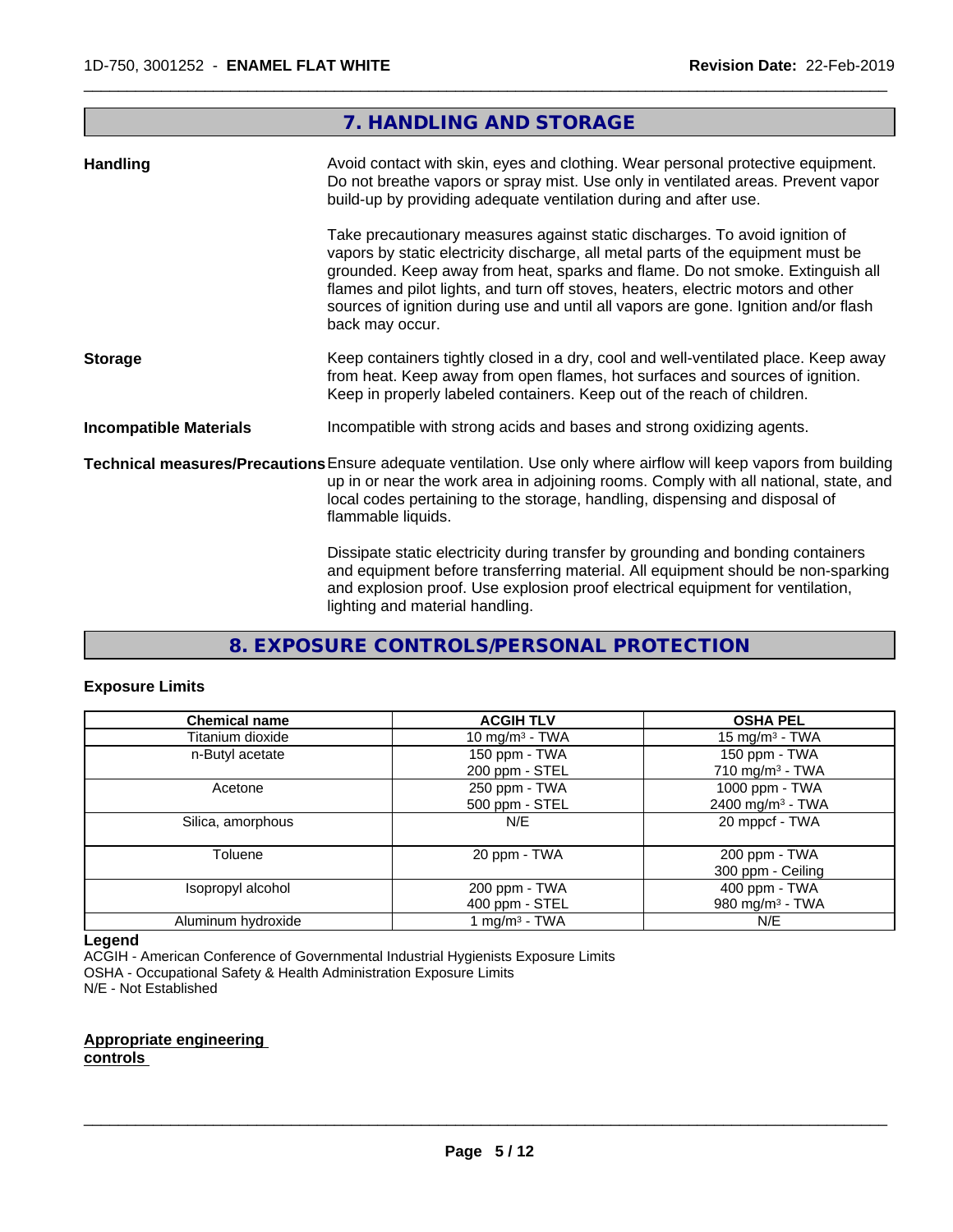| <b>Engineering Measures</b>          | Ensure adequate ventilation, especially in confined areas.                                                                                                                                                                                                                                                                                                          |  |  |
|--------------------------------------|---------------------------------------------------------------------------------------------------------------------------------------------------------------------------------------------------------------------------------------------------------------------------------------------------------------------------------------------------------------------|--|--|
| <b>Personal Protective Equipment</b> |                                                                                                                                                                                                                                                                                                                                                                     |  |  |
| <b>Eye/Face Protection</b>           | Safety glasses with side-shields.                                                                                                                                                                                                                                                                                                                                   |  |  |
| <b>Skin Protection</b>               | Long sleeved clothing. Protective gloves.                                                                                                                                                                                                                                                                                                                           |  |  |
| <b>Respiratory Protection</b>        | Use only with adequate ventilation. In operations where exposure limits are<br>exceeded, use a NIOSH approved respirator that has been selected by a<br>technically qualified person for the specific work conditions. When spraying the<br>product or applying in confined areas, wear a NIOSH approved respirator<br>specified for paint spray or organic vapors. |  |  |
| <b>Hygiene Measures</b>              | Avoid contact with skin, eyes and clothing. Remove and wash contaminated<br>clothing before re-use. Wash thoroughly after handling.                                                                                                                                                                                                                                 |  |  |

## **9. PHYSICAL AND CHEMICAL PROPERTIES**

| Appearance                           | liquid                   |
|--------------------------------------|--------------------------|
| Odor                                 | solvent                  |
| <b>Odor Threshold</b>                | No information available |
| Density (Ibs/gal)                    | 12.55 - 12.65            |
| <b>Specific Gravity</b>              | $1.50 - 1.52$            |
| рH                                   | No information available |
| <b>Viscosity (cps)</b>               | No information available |
| Solubility(ies)                      | No information available |
| <b>Water solubility</b>              | No information available |
| <b>Evaporation Rate</b>              | No information available |
| Vapor pressure @20 °C (kPa)          | No information available |
| Vapor density                        | No information available |
| Wt. % Solids                         | $65 - 75$                |
| Vol. % Solids                        | $40 - 50$                |
| Wt. % Volatiles                      | $25 - 35$                |
| Vol. % Volatiles                     | $50 - 60$                |
| <b>VOC Regulatory Limit (g/L)</b>    | < 550                    |
| <b>Boiling Point (°F)</b>            | 136                      |
| <b>Boiling Point (°C)</b>            | 58                       |
| <b>Freezing Point (°F)</b>           | No information available |
| <b>Freezing Point (°C)</b>           | No information available |
| Flash Point (°F)                     | 39.0                     |
| Flash Point (°C)                     | 3.9                      |
| <b>Method</b>                        | <b>PMCC</b>              |
| <b>Flammability (solid, gas)</b>     | Not applicable           |
| <b>Upper flammability limit:</b>     | No information available |
| Lower flammability limit:            | No information available |
| <b>Autoignition Temperature (°F)</b> | No information available |
| <b>Autoignition Temperature (°C)</b> | No information available |
| Decomposition Temperature (°F)       | No information available |
| Decomposition Temperature (°C)       | No information available |
| <b>Partition coefficient</b>         | No information available |

# **10. STABILITY AND REACTIVITY**

**Reactivity No data available**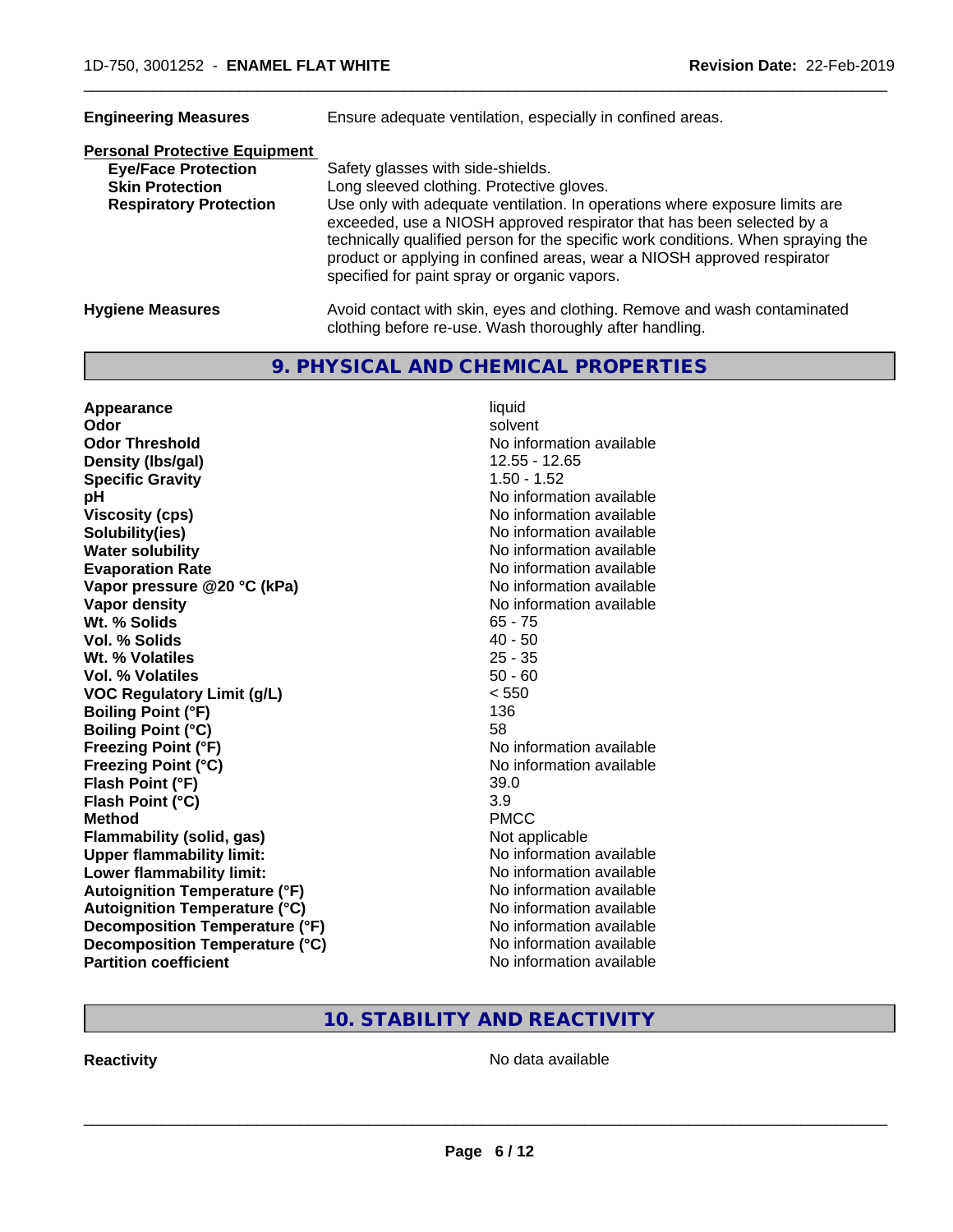| <b>Chemical Stability</b>                                                    |                                                                                                                                                                                                                                | Stable under normal conditions. Hazardous polymerisation<br>does not occur.                                                                                                                                                                         |
|------------------------------------------------------------------------------|--------------------------------------------------------------------------------------------------------------------------------------------------------------------------------------------------------------------------------|-----------------------------------------------------------------------------------------------------------------------------------------------------------------------------------------------------------------------------------------------------|
| <b>Conditions to avoid</b>                                                   |                                                                                                                                                                                                                                | Keep away from open flames, hot surfaces, static<br>electricity and sources of ignition. Sparks. Elevated<br>temperature.                                                                                                                           |
| <b>Incompatible Materials</b>                                                |                                                                                                                                                                                                                                | Incompatible with strong acids and bases and strong<br>oxidizing agents.                                                                                                                                                                            |
| <b>Hazardous Decomposition Products</b>                                      |                                                                                                                                                                                                                                | Thermal decomposition can lead to release of irritating<br>gases and vapors.                                                                                                                                                                        |
| <b>Possibility of hazardous reactions</b>                                    |                                                                                                                                                                                                                                | None under normal conditions of use.                                                                                                                                                                                                                |
|                                                                              |                                                                                                                                                                                                                                | 11. TOXICOLOGICAL INFORMATION                                                                                                                                                                                                                       |
| <b>Product Information</b>                                                   |                                                                                                                                                                                                                                |                                                                                                                                                                                                                                                     |
| Information on likely routes of exposure                                     |                                                                                                                                                                                                                                |                                                                                                                                                                                                                                                     |
| <b>Principal Routes of Exposure</b>                                          |                                                                                                                                                                                                                                | Eye contact, skin contact and inhalation.                                                                                                                                                                                                           |
| <b>Acute Toxicity</b>                                                        |                                                                                                                                                                                                                                |                                                                                                                                                                                                                                                     |
| <b>Product Information</b><br>inhaling vapors may be harmful or fatal.       |                                                                                                                                                                                                                                | Repeated or prolonged exposure to organic solvents may lead to permanent brain<br>and nervous system damage. Intentional misuse by deliberately concentrating and                                                                                   |
| Symptoms related to the physical, chemical and toxicological characteristics |                                                                                                                                                                                                                                |                                                                                                                                                                                                                                                     |
| <b>Symptoms</b>                                                              | No information available                                                                                                                                                                                                       |                                                                                                                                                                                                                                                     |
|                                                                              |                                                                                                                                                                                                                                | Delayed and immediate effects as well as chronic effects from short and long-term exposure                                                                                                                                                          |
| Eye contact<br><b>Skin contact</b>                                           | skin and produce dermatitis.                                                                                                                                                                                                   | Contact with eyes may cause irritation.<br>May cause skin irritation and/or dermatitis. Prolonged skin contact may defat the                                                                                                                        |
| Ingestion                                                                    | death.                                                                                                                                                                                                                         | Harmful if swallowed. Ingestion may cause irritation to mucous membranes. Small<br>amounts of this product aspirated into the respiratory system during ingestion or<br>vomiting may cause mild to severe pulmonary injury, possibly progressing to |
| <b>Inhalation</b>                                                            | Harmful by inhalation. High vapor / aerosol concentrations are irritating to the<br>eyes, nose, throat and lungs and may cause headaches, dizziness, drowsiness,<br>unconsciousness, and other central nervous system effects. |                                                                                                                                                                                                                                                     |
| <b>Sensitization</b>                                                         | No information available                                                                                                                                                                                                       |                                                                                                                                                                                                                                                     |
| <b>Neurological Effects</b>                                                  | No information available.                                                                                                                                                                                                      |                                                                                                                                                                                                                                                     |
| <b>Mutagenic Effects</b>                                                     | No information available.                                                                                                                                                                                                      |                                                                                                                                                                                                                                                     |
| <b>Reproductive Effects</b><br><b>Developmental Effects</b>                  | No information available.                                                                                                                                                                                                      | Possible risk of impaired fertility. Possible risk of harm to the unborn child.                                                                                                                                                                     |
| <b>Target organ effects</b>                                                  | No information available.                                                                                                                                                                                                      |                                                                                                                                                                                                                                                     |
| <b>STOT - repeated exposure</b>                                              |                                                                                                                                                                                                                                | Causes damage to organs through prolonged or repeated exposure if inhaled.                                                                                                                                                                          |
| <b>STOT - single exposure</b>                                                | May cause disorder and damage to the. liver. kidney. spleen. blood.<br>May cause disorder and damage to the. Respiratory system. Central nervous<br>system.                                                                    |                                                                                                                                                                                                                                                     |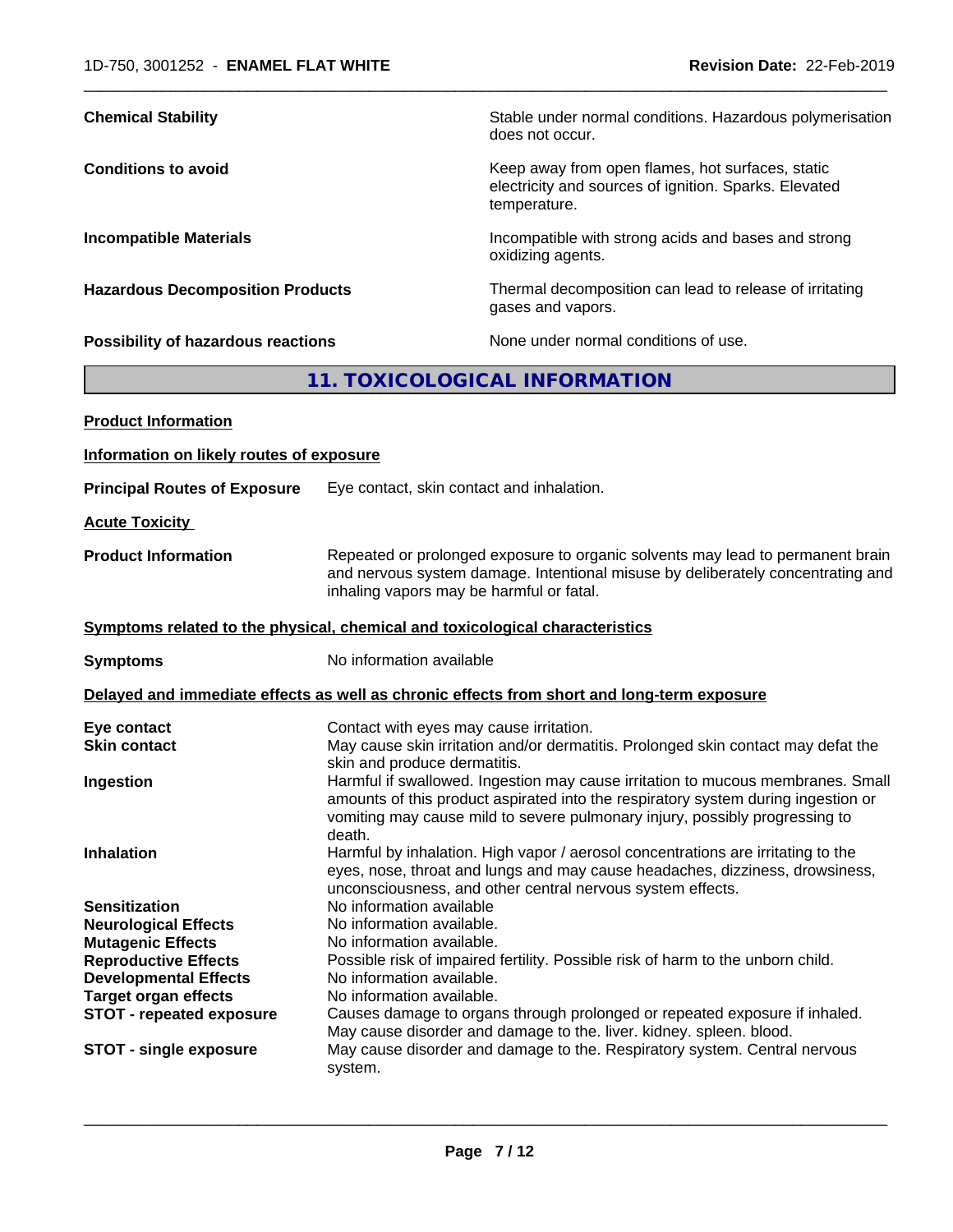**Other adverse effects** No information available.

**Aspiration Hazard** May be harmful if swallowed and enters airways. Small amounts of this product aspirated into the respiratory system during ingestion or vomiting may cause mild to severe pulmonary injury, possibly progressing to death.

 $\overline{\phantom{a}}$  ,  $\overline{\phantom{a}}$  ,  $\overline{\phantom{a}}$  ,  $\overline{\phantom{a}}$  ,  $\overline{\phantom{a}}$  ,  $\overline{\phantom{a}}$  ,  $\overline{\phantom{a}}$  ,  $\overline{\phantom{a}}$  ,  $\overline{\phantom{a}}$  ,  $\overline{\phantom{a}}$  ,  $\overline{\phantom{a}}$  ,  $\overline{\phantom{a}}$  ,  $\overline{\phantom{a}}$  ,  $\overline{\phantom{a}}$  ,  $\overline{\phantom{a}}$  ,  $\overline{\phantom{a}}$ 

**Numerical measures of toxicity**

**The following values are calculated based on chapter 3.1 of the GHS document**

| ATEmix (oral)                 | 7103 mg/kg  |
|-------------------------------|-------------|
| <b>ATEmix (dermal)</b>        | 12773 mg/kg |
| ATEmix (inhalation-dust/mist) | 682.1 ma/L  |

#### **Component Information**

| Chemical name                    | Oral LD50                    | Dermal LD50              | Inhalation LC50                       |
|----------------------------------|------------------------------|--------------------------|---------------------------------------|
| Titanium dioxide<br>13463-67-7   | $> 10000$ mg/kg (Rat)        |                          |                                       |
| n-Butyl acetate<br>123-86-4      | $= 10768$ mg/kg (Rat)        | > 17600 mg/kg (Rabbit)   |                                       |
| Acetone<br>67-64-1               | $= 5800$ mg/kg (Rat)         |                          | $= 50100$ mg/m <sup>3</sup> (Rat) 8 h |
| cellulose, nitrate<br>9004-70-0  | 5 g/kg (Rat)                 |                          |                                       |
| Silica, amorphous<br>7631-86-9   | $> 5000$ mg/kg (Rat)         | $>$ 2000 mg/kg (Rabbit)  | $> 2.2$ mg/L (Rat) 1 h                |
| Toluene<br>108-88-3              | $= 2600$ mg/kg (Rat)         | $= 12000$ mg/kg (Rabbit) | $= 12.5$ mg/L (Rat) 4 h               |
| Isopropyl alcohol<br>67-63-0     | $= 1870$ mg/kg (Rat)         | $= 4059$ mg/kg (Rabbit)  | $= 72600$ mg/m <sup>3</sup> (Rat) 4 h |
| Aluminum hydroxide<br>21645-51-2 | $> 5000$ mg/kg (Rat)         |                          |                                       |
| Component                        |                              | Sensitization            |                                       |
| n-Butyl acetate                  | non-sansitizing (quinas nig) |                          |                                       |

n-Butyl acetate 123-86-4 ( 10 - 15 ) non-sensitizing (guinea pig)

## **Carcinogenicity**

*The information below indicateswhether each agency has listed any ingredient as a carcinogen:.*

| <b>Chemical name</b>        | <b>IARC</b>                 | <b>NTP</b> | <b>OSHA</b> |
|-----------------------------|-----------------------------|------------|-------------|
|                             | . .<br>2B<br>Possible Human |            | Listed      |
| نت ا<br>dioxide<br>Fitanium | Carcinogen                  |            |             |

• Although IARC has classified titanium dioxide as possibly carcinogenic to humans (2B), their summary concludes: "No significant exposure to titanium dioxide is thought to occur during the use of products in which titanium dioxide is bound to other materials, such as paint."

## **Legend**

IARC - International Agency for Research on Cancer NTP - National Toxicity Program OSHA - Occupational Safety & Health Administration

**12. ECOLOGICAL INFORMATION**

## **Ecotoxicity Effects**

The environmental impact of this product has not been fully investigated.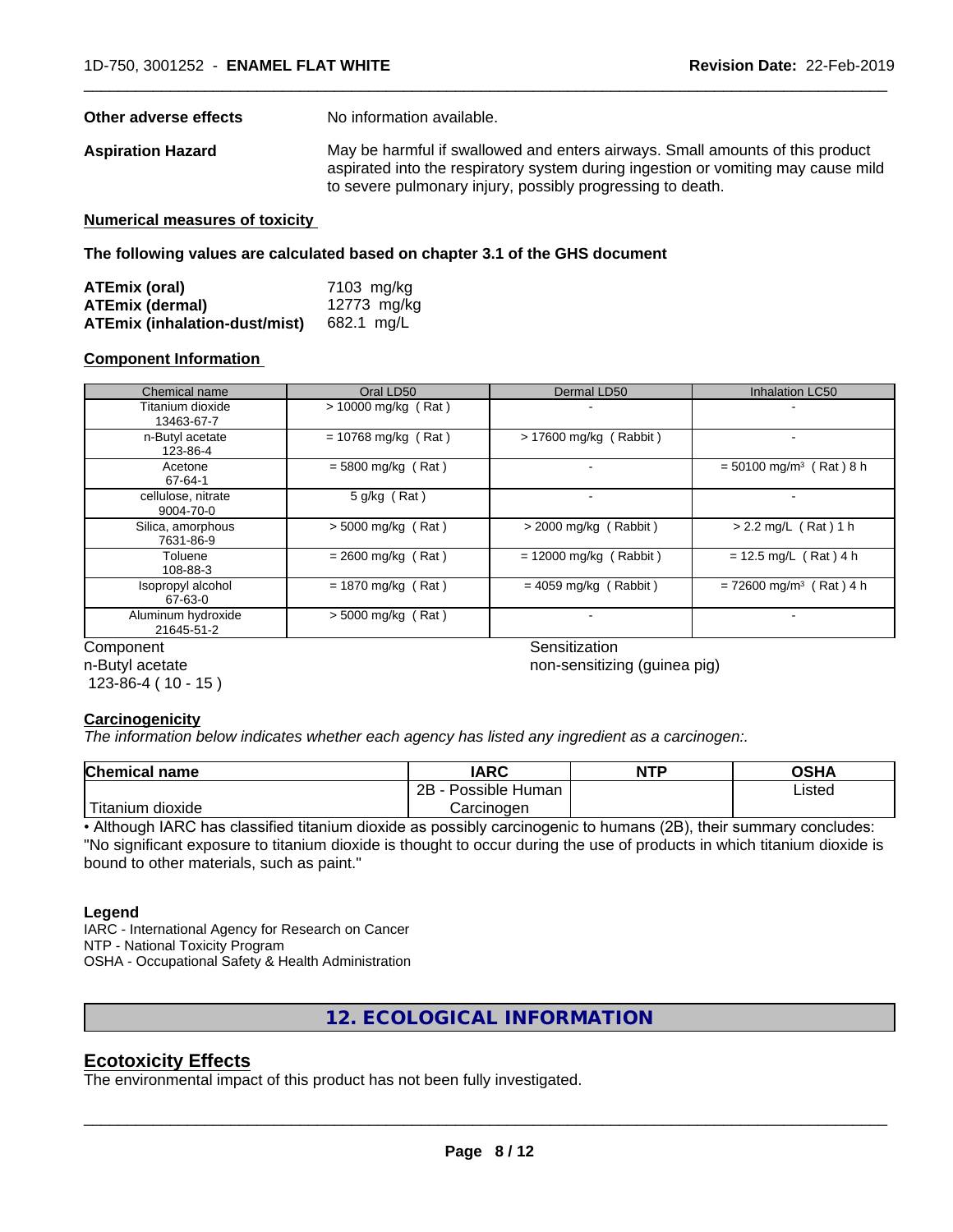## **Product Information**

## **Acute Toxicity to Fish**

No information available

**Acute Toxicity to Aquatic Invertebrates** No information available

**Acute Toxicity to Aquatic Plants**

No information available

## **Persistence / Degradability**

No information available.

## **Bioaccumulation**

No information available.

## **Mobility in Environmental Media**

No information available.

## **Ozone**

Not applicable

## **Component Information**

## **Acute Toxicity to Fish**

Titanium dioxide  $LC50: > 1000$  mg/L (Fathead Minnow - 96 hr.) n-Butyl acetate LC50: 18 mg/L (Fathead Minnow - 96 hr.) Acetone LC50: 8300 (Bluegill - 96 hr.) mg/L

## **Acute Toxicity to Aquatic Invertebrates**

n-Butyl acetate EC50: 72.8 mg/L (Daphnia magna - 48 hr.) Acetone EC50: 12600 mg/L (Daphnia magna - 48 hr.)

## **Acute Toxicity to Aquatic Plants**

n-Butyl acetate EC50: 674.7 mg/L (Green algae (Scenedesmus subspicatus), 72 hrs.)

## **13. DISPOSAL CONSIDERATIONS**

| <b>Waste Disposal Method</b>   | Dispose of in accordance with federal, state, and local regulations. Local<br>requirements may vary, consult your sanitation department or state-designated<br>environmental protection agency for more disposal options. |
|--------------------------------|---------------------------------------------------------------------------------------------------------------------------------------------------------------------------------------------------------------------------|
| <b>Empty Container Warning</b> | Emptied containers may retain product residue. Follow label warnings even after                                                                                                                                           |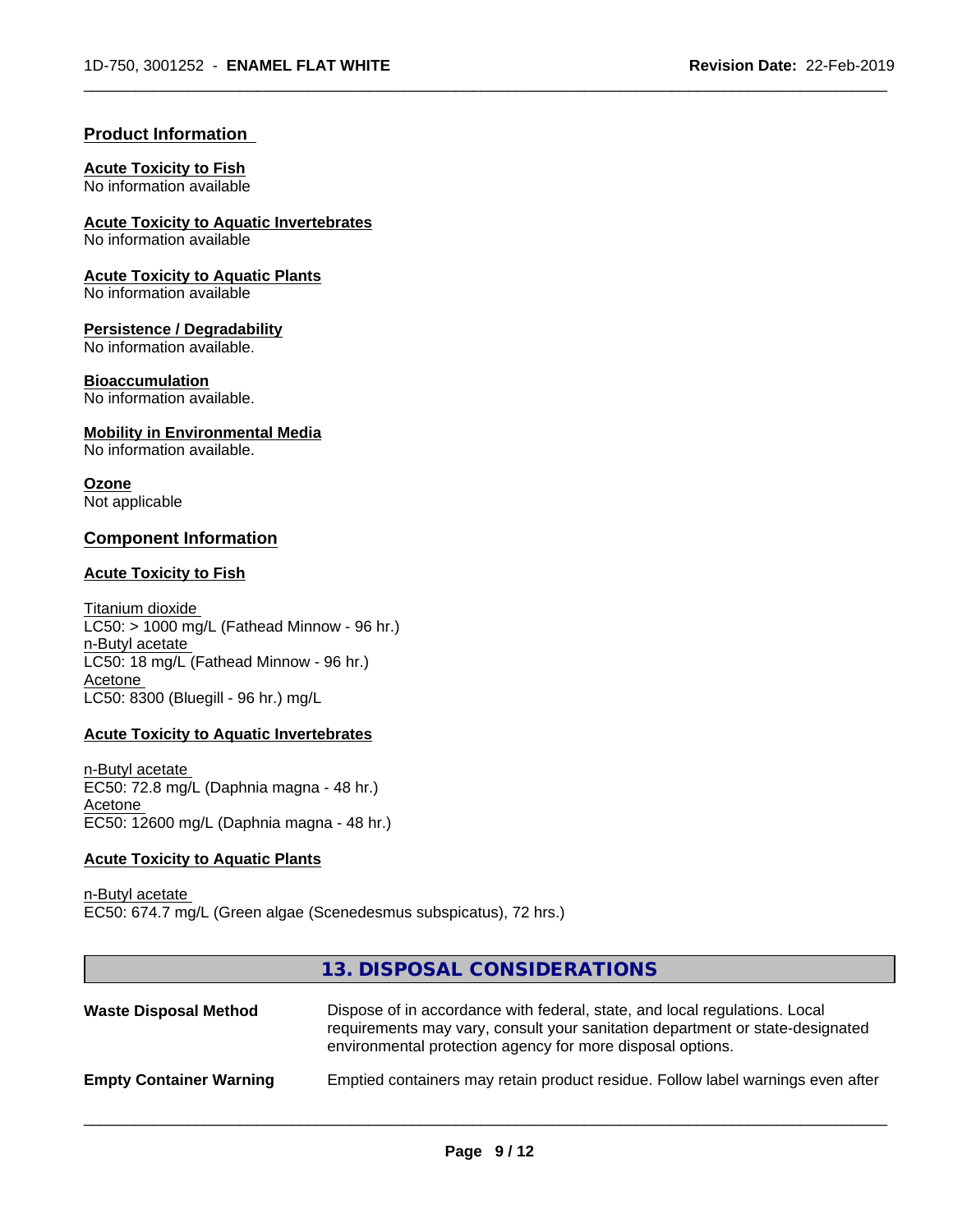container is emptied. Residual vapors may explode on ignition.

 $\overline{\phantom{a}}$  ,  $\overline{\phantom{a}}$  ,  $\overline{\phantom{a}}$  ,  $\overline{\phantom{a}}$  ,  $\overline{\phantom{a}}$  ,  $\overline{\phantom{a}}$  ,  $\overline{\phantom{a}}$  ,  $\overline{\phantom{a}}$  ,  $\overline{\phantom{a}}$  ,  $\overline{\phantom{a}}$  ,  $\overline{\phantom{a}}$  ,  $\overline{\phantom{a}}$  ,  $\overline{\phantom{a}}$  ,  $\overline{\phantom{a}}$  ,  $\overline{\phantom{a}}$  ,  $\overline{\phantom{a}}$ 

## **14. TRANSPORT INFORMATION**

| <b>DOT</b>                  |                                               |
|-----------------------------|-----------------------------------------------|
| <b>Proper Shipping Name</b> | <b>PAINT</b>                                  |
| <b>Hazard class</b>         | 3                                             |
| UN-No.                      | UN1263                                        |
| <b>Packing Group</b>        | Ш                                             |
| <b>Description</b>          | UN1263, PAINT, 3, II                          |
|                             |                                               |
| <b>ICAO / IATA</b>          | Contact the preparer for further information. |
| <b>IMDG / IMO</b>           | Contact the preparer for further information. |
|                             |                                               |
|                             | <b>15. REGULATORY INFORMATION</b>             |
|                             |                                               |

# **International Inventories**

| <b>TSCA: United States</b> | Yes - All components are listed or exempt. |
|----------------------------|--------------------------------------------|
| <b>DSL: Canada</b>         | Yes - All components are listed or exempt. |

## **Federal Regulations**

## **SARA 311/312 hazardous categorization**

| Acute health hazard               | Yes |
|-----------------------------------|-----|
| Chronic Health Hazard             | Yes |
| Fire hazard                       | Yes |
| Sudden release of pressure hazard | N٥  |
| Reactive Hazard                   | N٥  |

## **SARA 313**

Section 313 of Title III of the Superfund Amendments and Reauthorization Act of 1986 (SARA). This product contains a chemical or chemicals which are subject to the reporting requirements of the Act and Title 40 of the Code of Federal Regulations, Part 372:

| <b>Chemical name</b>                                                       | CAS No.  | Weight-% | <b>CERCLA/SARA 313</b><br>(de minimis concentration) |
|----------------------------------------------------------------------------|----------|----------|------------------------------------------------------|
| Toluene                                                                    | 108-88-3 | $1 - 5$  | 1.0                                                  |
| Isopropyl alcohol                                                          | 67-63-0  | $1 - 5$  | 1.0                                                  |
| Clean Air Act, Section 112 Hazardous Air Pollutants (HAPs) (see 40 CFR 61) |          |          |                                                      |
| This product contains the following HAPs:                                  |          |          |                                                      |
| <b>Chemical name</b>                                                       | CAS No.  | Weight-% | <b>Hazardous Air Pollutant</b><br>(HAP)              |

# **US State Regulations**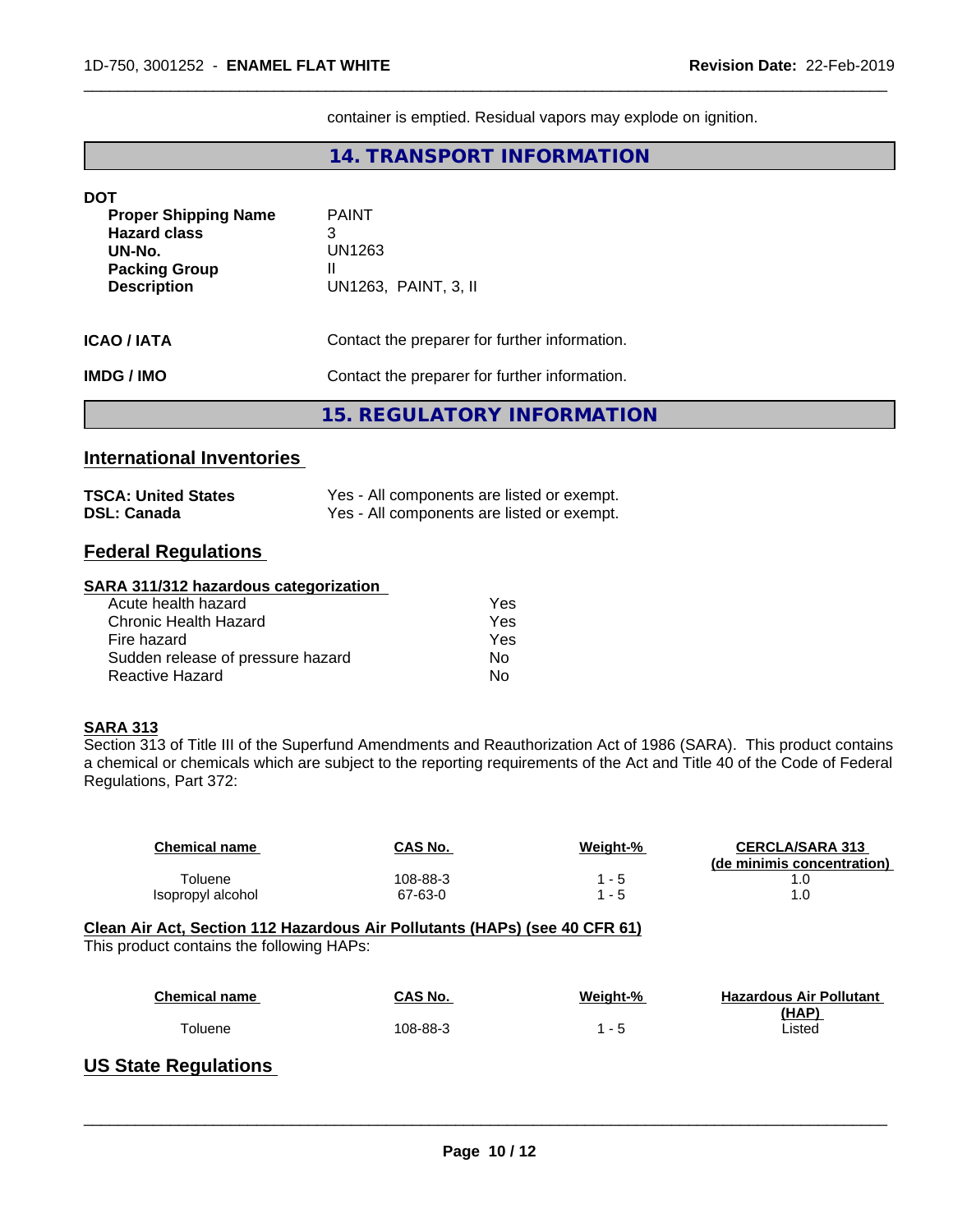## **California Proposition 65**

**WARNING:** Cancer and Reproductive Harm– www.P65warnings.ca.gov

#### **State Right-to-Know**

| <b>Chemical name</b> | <b>Massachusetts</b> | <b>New Jersey</b> | Pennsylvania |
|----------------------|----------------------|-------------------|--------------|
| Titanium dioxide     |                      |                   |              |
| n-Butyl acetate      |                      |                   |              |
| Acetone              |                      |                   |              |
| Diisononyl phthalate |                      |                   |              |
| cellulose, nitrate   |                      |                   |              |
| Silica, amorphous    |                      |                   |              |
| Toluene              |                      |                   |              |
| Isopropyl alcohol    |                      |                   |              |

#### **Legend**

X - Listed

# **16. OTHER INFORMATION**

**HMIS** - **Health:** 2\* **Flammability:** 3 **Reactivity:** 0 **PPE:** -

 $\overline{\phantom{a}}$  ,  $\overline{\phantom{a}}$  ,  $\overline{\phantom{a}}$  ,  $\overline{\phantom{a}}$  ,  $\overline{\phantom{a}}$  ,  $\overline{\phantom{a}}$  ,  $\overline{\phantom{a}}$  ,  $\overline{\phantom{a}}$  ,  $\overline{\phantom{a}}$  ,  $\overline{\phantom{a}}$  ,  $\overline{\phantom{a}}$  ,  $\overline{\phantom{a}}$  ,  $\overline{\phantom{a}}$  ,  $\overline{\phantom{a}}$  ,  $\overline{\phantom{a}}$  ,  $\overline{\phantom{a}}$ 

#### **HMIS Legend**

- 0 Minimal Hazard
- 1 Slight Hazard
- 2 Moderate Hazard
- 3 Serious Hazard
- 4 Severe Hazard
- Chronic Hazard
- X Consult your supervisor or S.O.P. for "Special" handling instructions.

*Note: The PPE rating has intentionally been left blank. Choose appropriate PPE that will protect employees from the hazards the material will present under the actual normal conditions of use.*

*Caution: HMISÒ ratings are based on a 0-4 rating scale, with 0 representing minimal hazards or risks, and 4 representing significant hazards or risks. Although HMISÒ ratings are not required on MSDSs under 29 CFR 1910.1200, the preparer, has chosen to provide them. HMISÒ ratings are to be used only in conjunction with a fully implemented HMISÒ program by workers who have received appropriate HMISÒ training. HMISÒ is a registered trade and service mark of the NPCA. HMISÒ materials may be purchased exclusively from J. J. Keller (800) 327-6868.*

 **WARNING!** If you scrape, sand, or remove old paint, you may release lead dust. LEAD IS TOXIC. EXPOSURE TO LEAD DUST CAN CAUSE SERIOUS ILLNESS, SUCH AS BRAIN DAMAGE, ESPECIALLY IN CHILDREN. PREGNANT WOMEN SHOULD ALSO AVOID EXPOSURE.Wear a NIOSH approved respirator to control lead exposure. Clean up carefully with a HEPA vacuum and a wet mop. Before you start, find out how to protect yourself and your family by contacting the National Lead Information Hotline at 1-800-424-LEAD or log on to www.epa.gov/lead.

**Prepared By** Product Stewardship Department Benjamin Moore & Co. 101 Paragon Drive Montvale, NJ 07645 800-225-5554